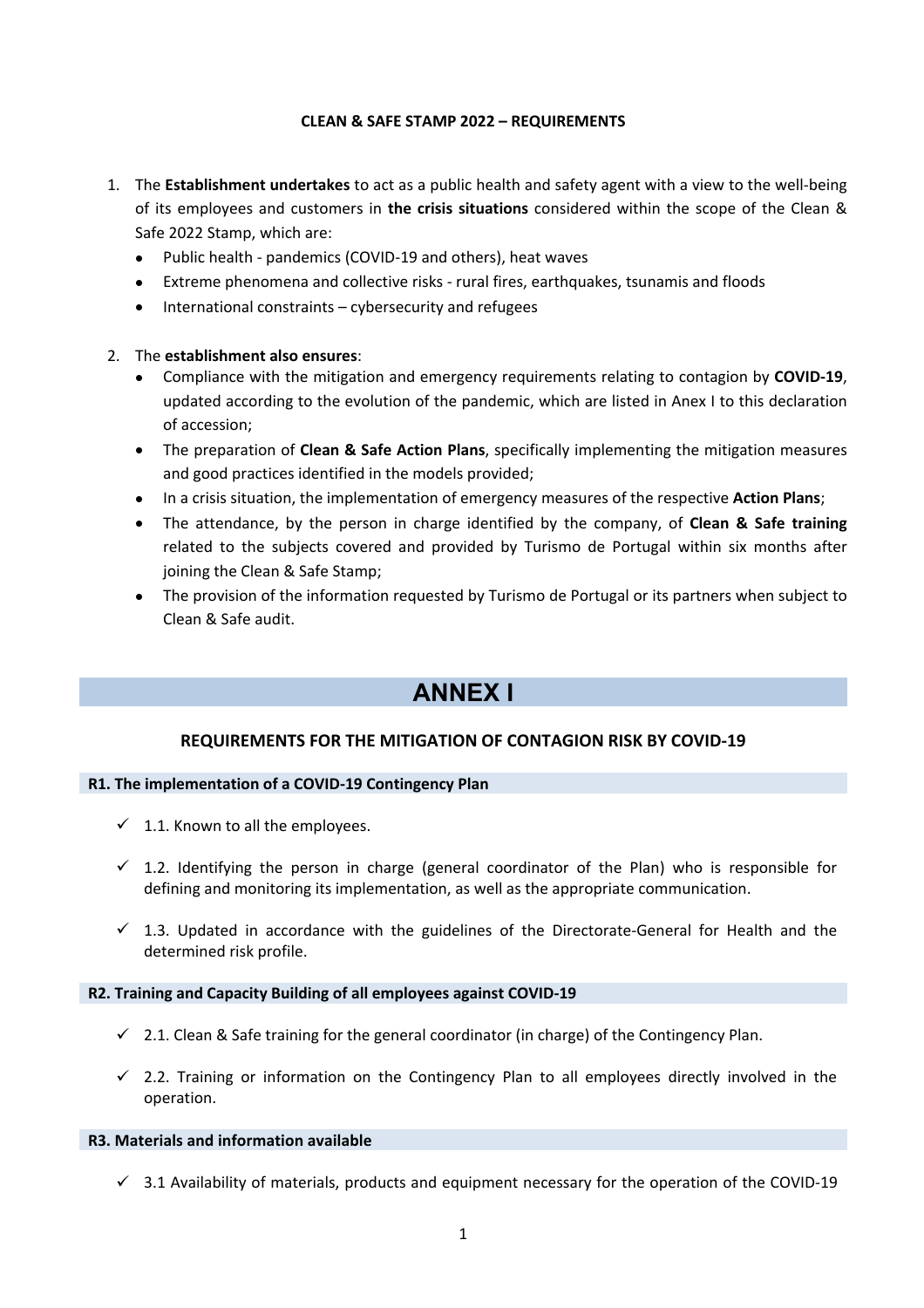Contingency Plan.

- $\checkmark$  3.2 Information advising employees and customers regarding prevention measures and appropriate behaviour to mitigate the risk of contagion of COVID-19 available in a clear and accessible way.
- $\checkmark$  3.3 Adoption, whenever possible, of digital procedures.

## **R4. The proper management of its employees, ensuring the protection and promotion of their health and safety**

- $4.1$  Reinforcement, when necessary, of the communication channel with the Occupational Health Service / Medicine Service.
- $\checkmark$  4.2 Promotion of an appropriate precautionary and preventive conduct in relation to the outbreak of the coronavirus COVID-19.

## **R5. The articulation with Partners and Suppliers**

 $\checkmark$  5.1 Preference of partners and suppliers that adhere to the "Clean & Safe 2021" stamp or that have adopted measures that contribute to the control and mitigation of COVID-19.

## **R6. The appropriate use of its spaces, including vehicles, and their functional reconfiguration**

- $6.1$  Where applicable, the maximum capacity of each functional space must be displayed and visible to the public.
- $6.2$  The functional design of spaces, in particular public service areas, entrances and exits, if necessary and where possible, is planned so as to ensure interpersonal distance and to avoid groupings and crossing between people.
- $6.3$  Availability of alcohol-based hand sanitizer dispensers SABA (at least 70% ethanol) in strategic locations.

## **R7. The adequate ventilation of spaces, including vehicles**

- $\checkmark$  7.1. Natural ventilation is preferred.
- $\checkmark$  7.2 Clients are encouraged to promote adequate natural ventilation in the spaces to which they have private access, namely, bedrooms.
- $\checkmark$  7.3 Proactive overhaul and maintenance actions, complete cleaning and disinfection of the entire HVAC system are carried out, when applicable and in accordance with the facility overhaul or maintenance plan.
- $\checkmark$  7.4 The air extraction systems of the lift cabins are preferably in continuous operation mode, and their ventilation/extraction systems must be properlyereviewed and configured by a certified company.

## **R8. The proper sanitation of spaces and vehicles**

 $\checkmark$  8.1 The Hygiene Protocol should reinforce the Cleaning Protocols, particularly on surfaces and equipment with greater handling and interaction with customers.